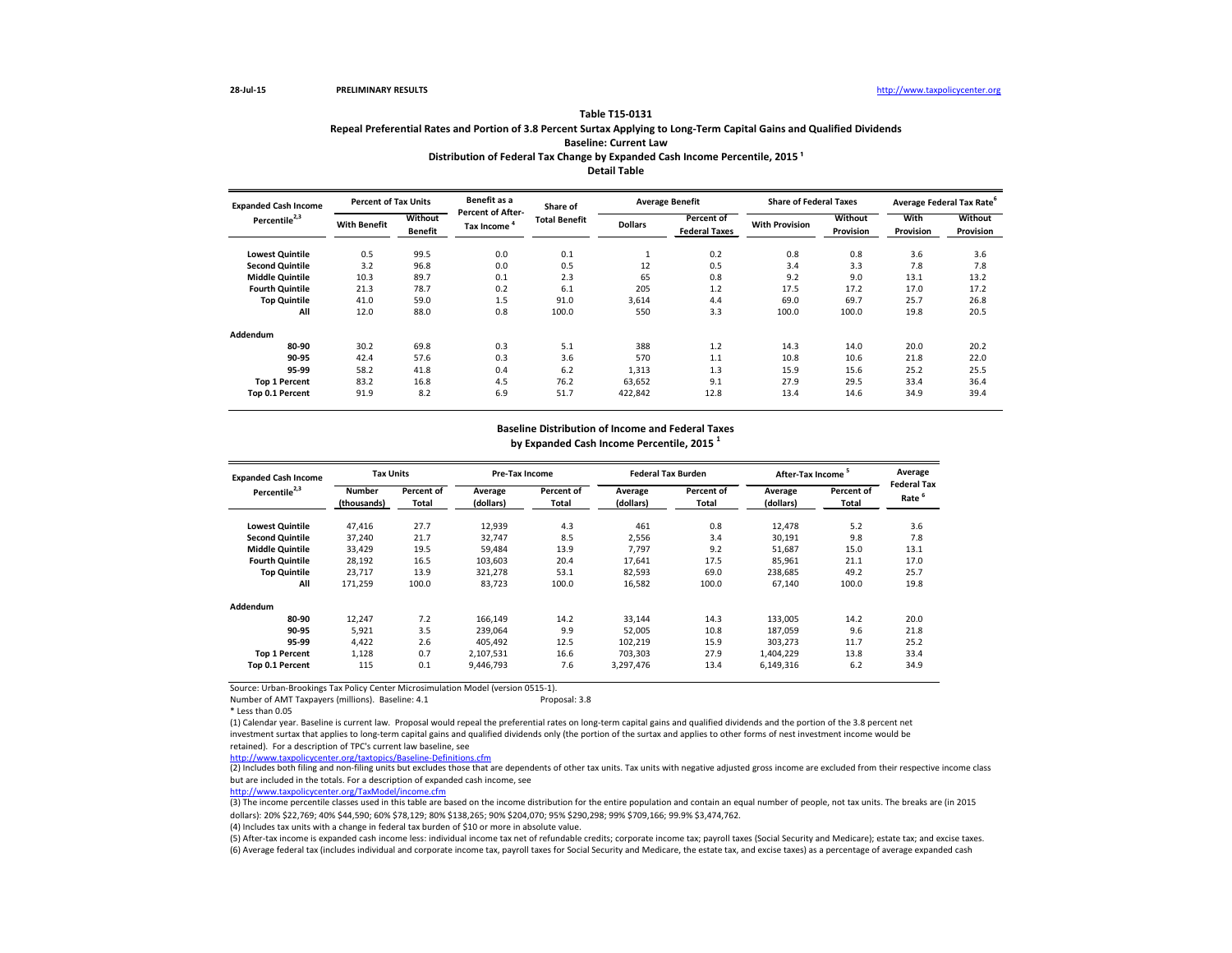# **Baseline: Current Law**

# Distribution of Federal Tax Change by Expanded Cash Income Percentile Adjusted for Family Size, 2015<sup>1</sup>

Source: Urban-Brookings Tax Policy Center Microsimulation Model (version 0515-1).

\* Less than 0.05

(2) Includes both filing and non-filing units but excludes those that are dependents of other tax units. Tax units with negative adjusted gross income are excluded from their respective income class but are included in the totals. For a description of expanded cash income, see

(1) Calendar year. Baseline is current law. Proposal would repeal the preferential rates on long-term capital gains and qualified dividends and the portion of the 3.8 percent net investment surtax that applies to long-term capital gains and qualified dividends only (the portion of the surtax and applies to other forms of nest investment income would be retained). For a description of TPC's current law baseline, see

(3) The income percentile classes used in this table are based on the income distribution for the entire population and contain an equal number of people, not tax units. The incomes used are adjusted for family size by dividing by the square root of the number of people in the tax unit. The resulting percentile breaks are (in 2015 dollars): 20% \$15,703; 40% \$29,565; 60% \$50,184; 80% \$84,118; 90% \$122,704; 95% \$171,602; 99% \$405,273; 99.9% \$2,000,055.

<http://www.taxpolicycenter.org/taxtopics/Baseline-Definitions.cfm>

(4) Includes tax units with a change in federal tax burden of \$10 or more in absolute value.

| <b>Expanded Cash Income</b> | Percent of Tax Units <sup>4</sup> |                           | <b>Percent Change</b><br>in After-Tax | Share of             | <b>Average Benefit</b> |         | <b>Share of Federal Taxes</b> |                      | Average Federal Tax Rate <sup>6</sup> |                             |
|-----------------------------|-----------------------------------|---------------------------|---------------------------------------|----------------------|------------------------|---------|-------------------------------|----------------------|---------------------------------------|-----------------------------|
| Percentile <sup>2,3</sup>   | <b>With Benefit</b>               | Without<br><b>Benefit</b> | Income                                | <b>Total Benefit</b> | <b>Dollars</b>         | Percent | <b>With Provision</b>         | Without<br>Provision | <b>With</b><br><b>Provision</b>       | Without<br><b>Provision</b> |
| <b>Lowest Quintile</b>      | 0.2                               | 99.9                      | 0.0                                   | 0.0                  | 0                      | $-0.8$  | 0.0                           | 0.0                  | $-0.2$                                | $-0.2$                      |
| <b>Second Quintile</b>      | 1.6                               | 98.4                      | 0.0                                   | 0.2                  | כ                      | 0.3     | 2.1                           | 2.0                  | 5.8                                   | 5.9                         |
| <b>Middle Quintile</b>      | 7.1                               | 92.9                      | $-0.1$                                | 1.1                  | 31                     | 0.5     | 7.5                           | 7.3                  | 12.0                                  | 12.0                        |
| <b>Fourth Quintile</b>      | 17.9                              | 82.1                      | $-0.2$                                | 4.7                  | 138                    | 0.9     | 16.8                          | 16.4                 | 16.5                                  | 16.7                        |
| <b>Top Quintile</b>         | 39.3                              | 60.7                      | $-1.4$                                | 94.0                 | 2,940                  | 4.2     | 73.5                          | 74.1                 | 25.4                                  | 26.5                        |
| All                         | 12.0                              | 88.0                      | $-0.8$                                | 100.0                | 550                    | 3.3     | 100.0                         | 100.0                | 19.8                                  | 20.5                        |
| Addendum                    |                                   |                           |                                       |                      |                        |         |                               |                      |                                       |                             |
| 80-90                       | 29.3                              | 70.7                      | $-0.3$                                | 5.3                  | 321                    | 1.1     | 15.3                          | 15.0                 | 19.8                                  | 20.0                        |
| 90-95                       | 40.4                              | 59.6                      | $-0.3$                                | 4.3                  | 535                    | 1.2     | 11.9                          | 11.6                 | 21.7                                  | 22.0                        |
| 95-99                       | 55.1                              | 44.9                      | $-0.5$                                | 7.3                  | 1,190                  | 1.4     | 17.4                          | 17.1                 | 24.8                                  | 25.2                        |
| <b>Top 1 Percent</b>        | 81.6                              | 18.4                      | $-4.4$                                | 77.2                 | 54,898                 | 8.9     | 28.8                          | 30.4                 | 33.2                                  | 36.1                        |
| <b>Top 0.1 Percent</b>      | 91.2                              | 8.8                       | $-6.9$                                | 53.9                 | 374,043                | 12.8    | 14.0                          | 15.2                 | 34.9                                  | 39.4                        |

| <b>Expanded Cash Income</b> | <b>Tax Units</b> |              | Pre-Tax Income |            | <b>Federal Tax Burden</b> |                   | After-Tax Income <sup>5</sup> |                   | Average            |
|-----------------------------|------------------|--------------|----------------|------------|---------------------------|-------------------|-------------------------------|-------------------|--------------------|
| Percentile <sup>2,3</sup>   | <b>Number</b>    | Percent of   | Average        | Percent of | Average                   | <b>Percent of</b> | Average                       | <b>Percent of</b> | <b>Federal Tax</b> |
|                             | (thousands)      | <b>Total</b> | (dollars)      | Total      | (dollars)                 | Total             | (dollars)                     | Total             | Rate <sup>6</sup>  |
| <b>Lowest Quintile</b>      | 38,028           | 22.2         | 12,075         | 3.2        | $-25$                     | 0.0               | 12,100                        | 4.0               | $-0.2$             |
| <b>Second Quintile</b>      | 35,628           | 20.8         | 28,678         | 7.1        | 1,671                     | 2.1               | 27,007                        | 8.4               | 5.8                |
| <b>Middle Quintile</b>      | 34,157           | 19.9         | 52,104         | 12.4       | 6,236                     | 7.5               | 45,868                        | 13.6              | 12.0               |
| <b>Fourth Quintile</b>      | 32,072           | 18.7         | 89,964         | 20.1       | 14,840                    | 16.8              | 75,124                        | 21.0              | 16.5               |
| <b>Top Quintile</b>         | 30,108           | 17.6         | 272,883        | 57.3       | 69,295                    | 73.5              | 203,588                       | 53.3              | 25.4               |
| All                         | 171,259          | 100.0        | 83,723         | 100.0      | 16,582                    | 100.0             | 67,140                        | 100.0             | 19.8               |
| <b>Addendum</b>             |                  |              |                |            |                           |                   |                               |                   |                    |
| 80-90                       | 15,501           | 9.1          | 141,954        | 15.4       | 28,082                    | 15.3              | 113,872                       | 15.4              | 19.8               |
| 90-95                       | 7,544            | 4.4          | 205,634        | 10.8       | 44,642                    | 11.9              | 160,992                       | 10.6              | 21.7               |
| 95-99                       | 5,739            | 3.4          | 347,512        | 13.9       | 86,275                    | 17.4              | 261,238                       | 13.0              | 24.8               |
| <b>Top 1 Percent</b>        | 1,324            | 0.8          | 1,865,759      | 17.2       | 618,786                   | 28.8              | 1,246,973                     | 14.4              | 33.2               |
| Top 0.1 Percent             | 136              | 0.1          | 8,376,926      | 7.9        | 2,921,905                 | 14.0              | 5,455,020                     | 6.4               | 34.9               |

### **Baseline Distribution of Income and Federal Taxes**

by Expanded Cash Income Percentile Adjusted for Family Size, 2015<sup>1</sup>

### **Table T15-0131**

**Detail Table**

# **Repeal Preferential Rates and Portion of 3.8 Percent Surtax Applying to Long-Term Capital Gains and Qualified Dividends**

(5) After-tax income is expanded cash income less: individual income tax net of refundable credits; corporate income tax; payroll taxes (Social Security and Medicare); estate tax; and excise taxes. (6) Average federal tax (includes individual and corporate income tax, payroll taxes for Social Security and Medicare, the estate tax, and excise taxes) as a percentage of average expanded cash

<http://www.taxpolicycenter.org/TaxModel/income.cfm>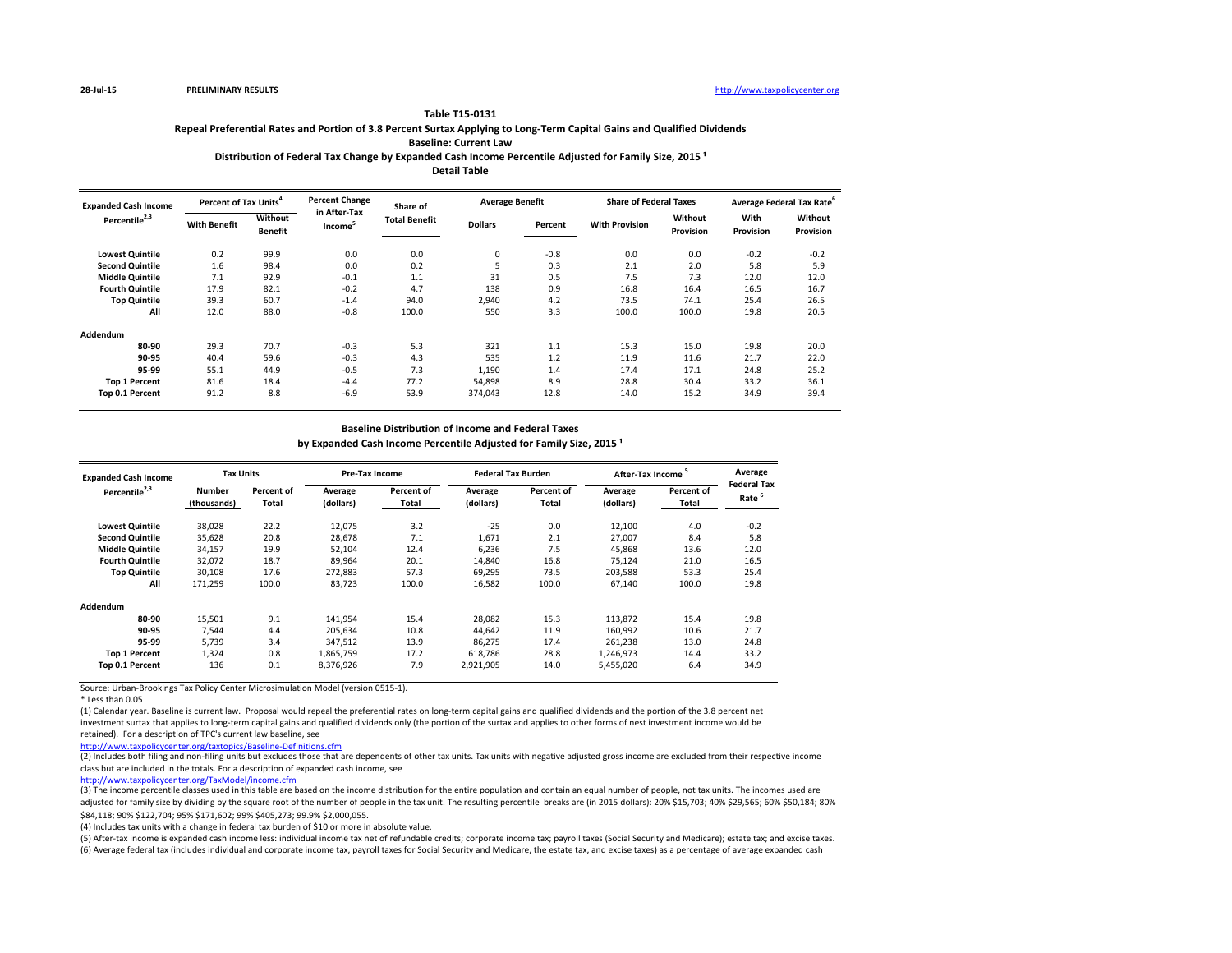# Distribution of Federal Tax Change by Expanded Cash Income Percentile Adjusted for Family Size, 2015<sup>1</sup> **Detail Table - Single Tax Units**

Source: Urban-Brookings Tax Policy Center Microsimulation Model (version 0515-1).

\* Less than 0.05

| <b>Expanded Cash Income</b> | <b>Percent of Tax Units</b> |                           | Benefit as a                                  | Share of             |                | <b>Average Benefit</b>                    | <b>Share of Federal Taxes</b> |                             |                   | Average Federal Tax Rate <sup>6</sup> |
|-----------------------------|-----------------------------|---------------------------|-----------------------------------------------|----------------------|----------------|-------------------------------------------|-------------------------------|-----------------------------|-------------------|---------------------------------------|
| Percentile <sup>2,3</sup>   | <b>With Benefit</b>         | Without<br><b>Benefit</b> | <b>Percent of After-</b><br><b>Tax Income</b> | <b>Total Benefit</b> | <b>Dollars</b> | <b>Percent of</b><br><b>Federal Taxes</b> | <b>With Provision</b>         | <b>Without</b><br>Provision | With<br>Provision | <b>Without</b><br>Provision           |
| <b>Lowest Quintile</b>      | 0.2                         | 99.8                      | 0.0                                           | 0.0                  | 0              | 0.1                                       | 1.9                           | 1.9                         | 5.3               | 5.3                                   |
| <b>Second Quintile</b>      | 2.0                         | 98.0                      | 0.0                                           | 0.8                  |                | 0.4                                       | 5.6                           | 5.4                         | 7.9               | 7.9                                   |
| <b>Middle Quintile</b>      | 7.2                         | 92.8                      | 0.1                                           | 2.9                  | 31             | 0.6                                       | 13.8                          | 13.5                        | 13.5              | 13.6                                  |
| <b>Fourth Quintile</b>      | 15.4                        | 84.6                      | 0.2                                           | 8.8                  | 129            | 1.1                                       | 22.1                          | 21.7                        | 17.8              | 18.0                                  |
| <b>Top Quintile</b>         | 34.5                        | 65.5                      | 1.5                                           | 87.5                 | 1,843          | 4.3                                       | 56.5                          | 57.3                        | 25.5              | 26.6                                  |
| All                         | 7.9                         | 92.2                      | 0.6                                           | 100.0                | 217            | 2.8                                       | 100.0                         | 100.0                       | 18.1              | 18.6                                  |
| Addendum                    |                             |                           |                                               |                      |                |                                           |                               |                             |                   |                                       |
| 80-90                       | 27.2                        | 72.8                      | 0.5                                           | 9.9                  | 356            | 1.7                                       | 16.3                          | 16.2                        | 21.0              | 21.3                                  |
| 90-95                       | 38.3                        | 61.7                      | 0.6                                           | 7.0                  | 627            | 2.0                                       | 9.9                           | 9.9                         | 22.4              | 22.8                                  |
| 95-99                       | 49.0                        | 51.0                      | 0.7                                           | 9.3                  | 1,265          | 2.2                                       | 12.1                          | 12.0                        | 25.2              | 25.7                                  |
| <b>Top 1 Percent</b>        | 75.0                        | 25.0                      | 5.2                                           | 61.3                 | 47,346         | 9.4                                       | 18.1                          | 19.3                        | 35.4              | 38.7                                  |
| Top 0.1 Percent             | 88.0                        | 12.0                      | 7.3                                           | 43.6                 | 278,789        | 12.7                                      | 9.6                           | 10.5                        | 36.4              | 41.1                                  |

(1) Calendar year. Baseline is current law. Proposal would repeal the preferential rates on long-term capital gains and qualified dividends and the portion of the 3.8 percent net investment surtax that applies to long-term capital gains and qualified dividends only (the portion of the surtax and applies to other forms of nest investment income would be retained). For a description of TPC's current law baseline, see

(2) Includes both filing and non-filing units but excludes those that are dependents of other tax units. Tax units with negative adjusted gross income are excluded from their respective income class but are included in the totals. For a description of expanded cash income, see

| <b>Expanded Cash Income</b> | <b>Tax Units</b> |                   | <b>Pre-Tax Income</b> |              |           | <b>Federal Tax Burden</b> | <b>After-Tax Income</b> |              | Average                                 |
|-----------------------------|------------------|-------------------|-----------------------|--------------|-----------|---------------------------|-------------------------|--------------|-----------------------------------------|
| Percentile <sup>2,3</sup>   | <b>Number</b>    | <b>Percent of</b> | Average               | Percent of   | Average   | Percent of                | Average                 | Percent of   | <b>Federal Tax</b><br>Rate <sup>6</sup> |
|                             | (thousands)      | Total             | (dollars)             | <b>Total</b> | (dollars) | Total                     | (dollars)               | <b>Total</b> |                                         |
| <b>Lowest Quintile</b>      | 25,695           | 29.7              | 9,457                 | 6.5          | 502       | 1.9                       | 8,955                   | 7.5          | 5.3                                     |
| <b>Second Quintile</b>      | 21,192           | 24.5              | 22,491                | 12.7         | 1,771     | 5.6                       | 20,720                  | 14.3         | 7.9                                     |
| <b>Middle Quintile</b>      | 17,313           | 20.0              | 39,633                | 18.3         | 5,366     | 13.8                      | 34,266                  | 19.3         | 13.5                                    |
| <b>Fourth Quintile</b>      | 12,893           | 14.9              | 64,900                | 22.4         | 11,573    | 22.1                      | 53,327                  | 22.4         | 17.8                                    |
| <b>Top Quintile</b>         | 8,920            | 10.3              | 167,774               | 40.0         | 42,760    | 56.5                      | 125,015                 | 36.4         | 25.5                                    |
| All                         | 86,656           | 100.0             | 43,186                | 100.0        | 7,797     | 100.0                     | 35,389                  | 100.0        | 18.1                                    |
| <b>Addendum</b>             |                  |                   |                       |              |           |                           |                         |              |                                         |
| 80-90                       | 5,197            | 6.0               | 101,295               | 14.1         | 21,250    | 16.3                      | 80,045                  | 13.6         | 21.0                                    |
| 90-95                       | 2,099            | 2.4               | 143,204               | 8.0          | 32,002    | 9.9                       | 111,202                 | 7.6          | 22.4                                    |
| 95-99                       | 1,381            | 1.6               | 234,173               | 8.6          | 58,941    | 12.1                      | 175,233                 | 7.9          | 25.2                                    |
| <b>Top 1 Percent</b>        | 244              | 0.3               | 1,421,673             | 9.3          | 502,740   | 18.1                      | 918,933                 | 7.3          | 35.4                                    |
| Top 0.1 Percent             | 29               | 0.0               | 6,021,732             | 4.7          | 2,193,630 | 9.6                       | 3,828,103               | 3.7          | 36.4                                    |

<http://www.taxpolicycenter.org/taxtopics/Baseline-Definitions.cfm>

(3) The income percentile classes used in this table are based on the income distribution for the entire population and contain an equal number of people, not tax units. The incomes used are adjusted for family size by dividing by the square root of the number of people in the tax unit. The resulting percentile breaks are (in 2015 dollars): 20% \$15,703; 40% \$29,565; 60% \$50,184; 80% \$84,118; 90% \$122,704; 95% \$171,602; 99% \$405,273; 99.9% \$2,000,055.

### **Table T15-0131**

# **Repeal Preferential Rates and Portion of 3.8 Percent Surtax Applying to Long-Term Capital Gains and Qualified Dividends**

**Baseline: Current Law**

## **Baseline Distribution of Income and Federal Taxes**

by Expanded Cash Income Percentile Adjusted for Family Size, 2015<sup>1</sup>

<http://www.taxpolicycenter.org/TaxModel/income.cfm>

(6) Average federal tax (includes individual and corporate income tax, payroll taxes for Social Security and Medicare, the estate tax, and excise taxes) as a percentage of average expanded cash (5) After-tax income is expanded cash income less: individual income tax net of refundable credits; corporate income tax; payroll taxes (Social Security and Medicare); estate tax; and excise taxes.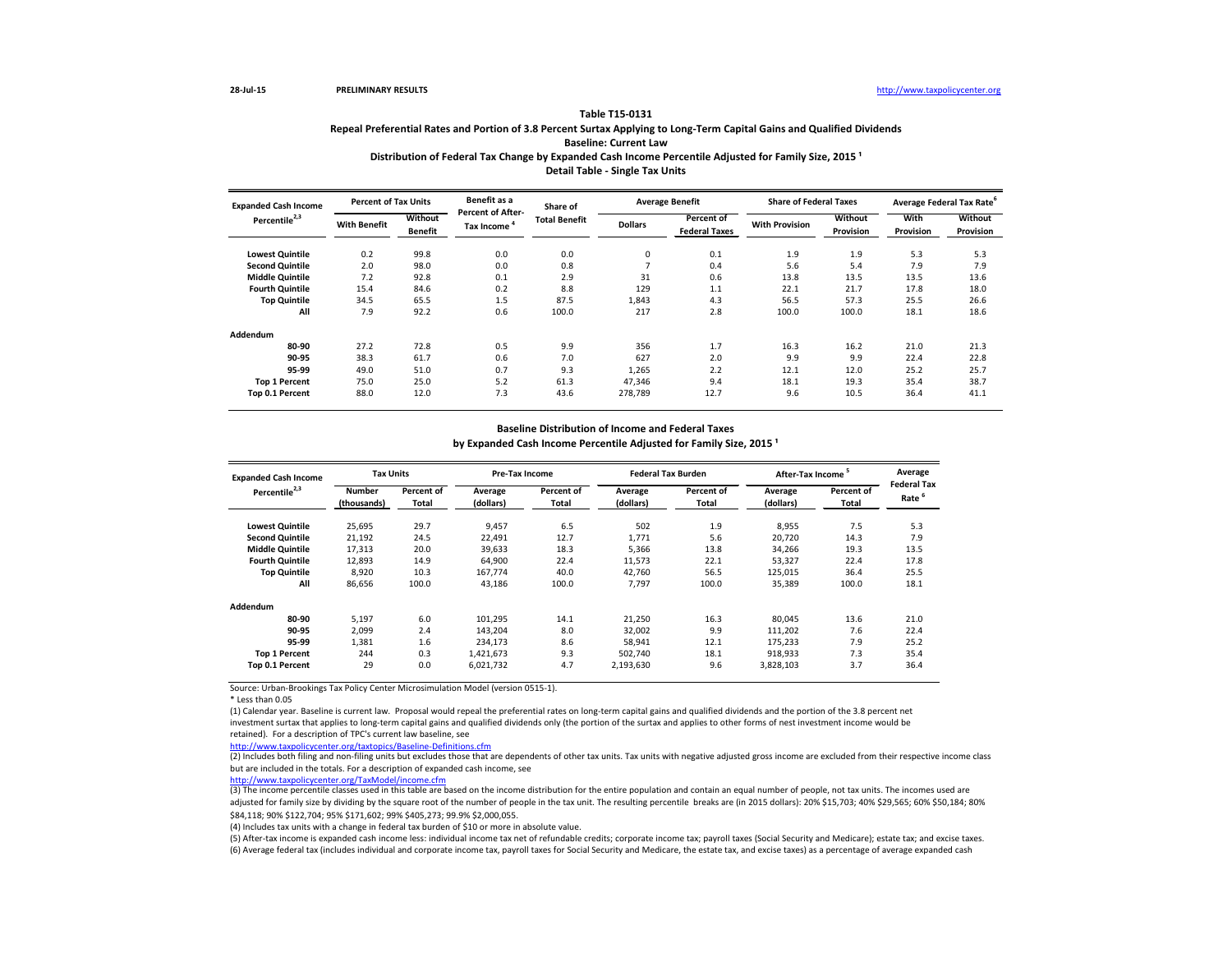# Distribution of Federal Tax Change by Expanded Cash Income Percentile Adjusted for Family Size, 2015<sup>1</sup> **Detail Table - Married Tax Units Filing Jointly**

Source: Urban-Brookings Tax Policy Center Microsimulation Model (version 0515-1).

\* Less than 0.05

| <b>Expanded Cash Income</b> | <b>Percent of Tax Units</b> |                                  | Benefit as a                                  | Share of             |                | <b>Average Benefit</b>             | <b>Share of Federal Taxes</b> |                      |                          | Average Federal Tax Rate <sup>6</sup> |
|-----------------------------|-----------------------------|----------------------------------|-----------------------------------------------|----------------------|----------------|------------------------------------|-------------------------------|----------------------|--------------------------|---------------------------------------|
| Percentile <sup>2,3</sup>   | <b>With Benefit</b>         | <b>Without</b><br><b>Benefit</b> | <b>Percent of After-</b><br><b>Tax Income</b> | <b>Total Benefit</b> | <b>Dollars</b> | Percent of<br><b>Federal Taxes</b> | <b>With Provision</b>         | Without<br>Provision | With<br><b>Provision</b> | <b>Without</b><br>Provision           |
| <b>Lowest Quintile</b>      | $\ast$                      | 100.0                            | 0.0                                           | 0.0                  | 0              | 0.0                                | $-0.1$                        | $-0.1$               | $-1.9$                   | $-1.9$                                |
| <b>Second Quintile</b>      | 1.3                         | 98.7                             | 0.0                                           | 0.0                  | 3              | 0.2                                | 0.7                           | 0.7                  | 5.3                      | 5.3                                   |
| <b>Middle Quintile</b>      | 9.3                         | 90.7                             | 0.1                                           | 0.6                  | 40             | 0.5                                | 4.1                           | 4.0                  | 10.9                     | 11.0                                  |
| <b>Fourth Quintile</b>      | 21.9                        | 78.1                             | 0.2                                           | 3.6                  | 163            | 0.9                                | 13.9                          | 13.5                 | 15.7                     | 15.9                                  |
| <b>Top Quintile</b>         | 42.8                        | 57.2                             | 1.4                                           | 95.7                 | 3,438          | 4.2                                | 81.2                          | 81.7                 | 25.3                     | 26.4                                  |
| All                         | 22.1                        | 77.9                             | 1.0                                           | 100.0                | 1,204          | 3.6                                | 100.0                         | 100.0                | 21.6                     | 22.3                                  |
| Addendum                    |                             |                                  |                                               |                      |                |                                    |                               |                      |                          |                                       |
| 80-90                       | 31.8                        | 68.2                             | 0.2                                           | 4.2                  | 317            | 1.0                                | 15.1                          | 14.7                 | 19.3                     | 19.4                                  |
| 90-95                       | 42.2                        | 57.8                             | 0.3                                           | 3.7                  | 505            | 1.0                                | 12.9                          | 12.6                 | 21.5                     | 21.7                                  |
| 95-99                       | 58.0                        | 42.0                             | 0.4                                           | 6.9                  | 1,168          | 1.2                                | 20.2                          | 19.8                 | 24.7                     | 25.0                                  |
| <b>Top 1 Percent</b>        | 84.0                        | 16.0                             | 4.2                                           | 80.9                 | 55,669         | 8.7                                | 33.0                          | 34.7                 | 32.7                     | 35.6                                  |
| Top 0.1 Percent             | 93.2                        | 6.8                              | 6.8                                           | 55.4                 | 400,764        | 12.9                               | 15.3                          | 16.7                 | 34.5                     | 39.0                                  |

(1) Calendar year. Baseline is current law. Proposal would repeal the preferential rates on long-term capital gains and qualified dividends and the portion of the 3.8 percent net investment surtax that applies to long-term capital gains and qualified dividends only (the portion of the surtax and applies to other forms of nest investment income would be retained). For a description of TPC's current law baseline, see

(2) Includes both filing and non-filing units but excludes those that are dependents of other tax units. Tax units with negative adjusted gross income are excluded from their respective income class but are included in the totals. For a description of expanded cash income, see

| <b>Expanded Cash Income</b> | <b>Tax Units</b> |            |           | <b>Pre-Tax Income</b> |           | <b>Federal Tax Burden</b> | After-Tax Income <sup>5</sup> |            | Average            |
|-----------------------------|------------------|------------|-----------|-----------------------|-----------|---------------------------|-------------------------------|------------|--------------------|
| Percentile <sup>2,3</sup>   | <b>Number</b>    | Percent of | Average   | Percent of            | Average   | Percent of                | Average                       | Percent of | <b>Federal Tax</b> |
|                             | (thousands)      | Total      | (dollars) | Total                 | (dollars) | <b>Total</b>              | (dollars)                     | Total      | Rate <sup>6</sup>  |
| <b>Lowest Quintile</b>      | 4,905            | 8.4        | 18,253    | 1.0                   | $-349$    | $-0.1$                    | 18,602                        | 1.3        | $-1.9$             |
| <b>Second Quintile</b>      | 6,750            | 11.6       | 40,357    | 3.0                   | 2,121     | 0.7                       | 38,236                        | 3.6        | 5.3                |
| <b>Middle Quintile</b>      | 10,804           | 18.6       | 68,754    | 8.1                   | 7,496     | 4.1                       | 61,258                        | 9.3        | 10.9               |
| <b>Fourth Quintile</b>      | 15,659           | 27.0       | 110,771   | 19.0                  | 17,419    | 13.9                      | 93,352                        | 20.4       | 15.7               |
| <b>Top Quintile</b>         | 19,462           | 33.5       | 324,150   | 69.1                  | 82,042    | 81.2                      | 242,107                       | 65.8       | 25.3               |
| All                         | 58,086           | 100.0      | 157,102   | 100.0                 | 33,862    | 100.0                     | 123,240                       | 100.0      | 21.6               |
| <b>Addendum</b>             |                  |            |           |                       |           |                           |                               |            |                    |
| 80-90                       | 9,257            | 15.9       | 166,177   | 16.9                  | 31,993    | 15.1                      | 134,184                       | 17.4       | 19.3               |
| 90-95                       | 5,048            | 8.7        | 233,596   | 12.9                  | 50,239    | 12.9                      | 183,357                       | 12.9       | 21.5               |
| 95-99                       | 4,141            | 7.1        | 388,188   | 17.6                  | 95,977    | 20.2                      | 292,211                       | 16.9       | 24.7               |
| <b>Top 1 Percent</b>        | 1,017            | 1.8        | 1,951,482 | 21.7                  | 638,970   | 33.0                      | 1,312,512                     | 18.6       | 32.7               |
| Top 0.1 Percent             | 97               | 0.2        | 9,014,806 | 9.6                   | 3,113,797 | 15.3                      | 5,901,009                     | 8.0        | 34.5               |

<http://www.taxpolicycenter.org/taxtopics/Baseline-Definitions.cfm>

(3) The income percentile classes used in this table are based on the income distribution for the entire population and contain an equal number of people, not tax units. The incomes used are adjusted for family size by dividing by the square root of the number of people in the tax unit. The resulting percentile breaks are (in 2015 dollars): 20% \$15,703; 40% \$29,565; 60% \$50,184; 80% \$84,118; 90% \$122,704; 95% \$171,602; 99% \$405,273; 99.9% \$2,000,055.

### **Table T15-0131**

# **Repeal Preferential Rates and Portion of 3.8 Percent Surtax Applying to Long-Term Capital Gains and Qualified Dividends Baseline: Current Law**

### **Baseline Distribution of Income and Federal Taxes**

by Expanded Cash Income Percentile Adjusted for Family Size, 2015<sup>1</sup>

<http://www.taxpolicycenter.org/TaxModel/income.cfm>

(6) Average federal tax (includes individual and corporate income tax, payroll taxes for Social Security and Medicare, the estate tax, and excise taxes) as a percentage of average expanded cash (5) After-tax income is expanded cash income less: individual income tax net of refundable credits; corporate income tax; payroll taxes (Social Security and Medicare); estate tax; and excise taxes.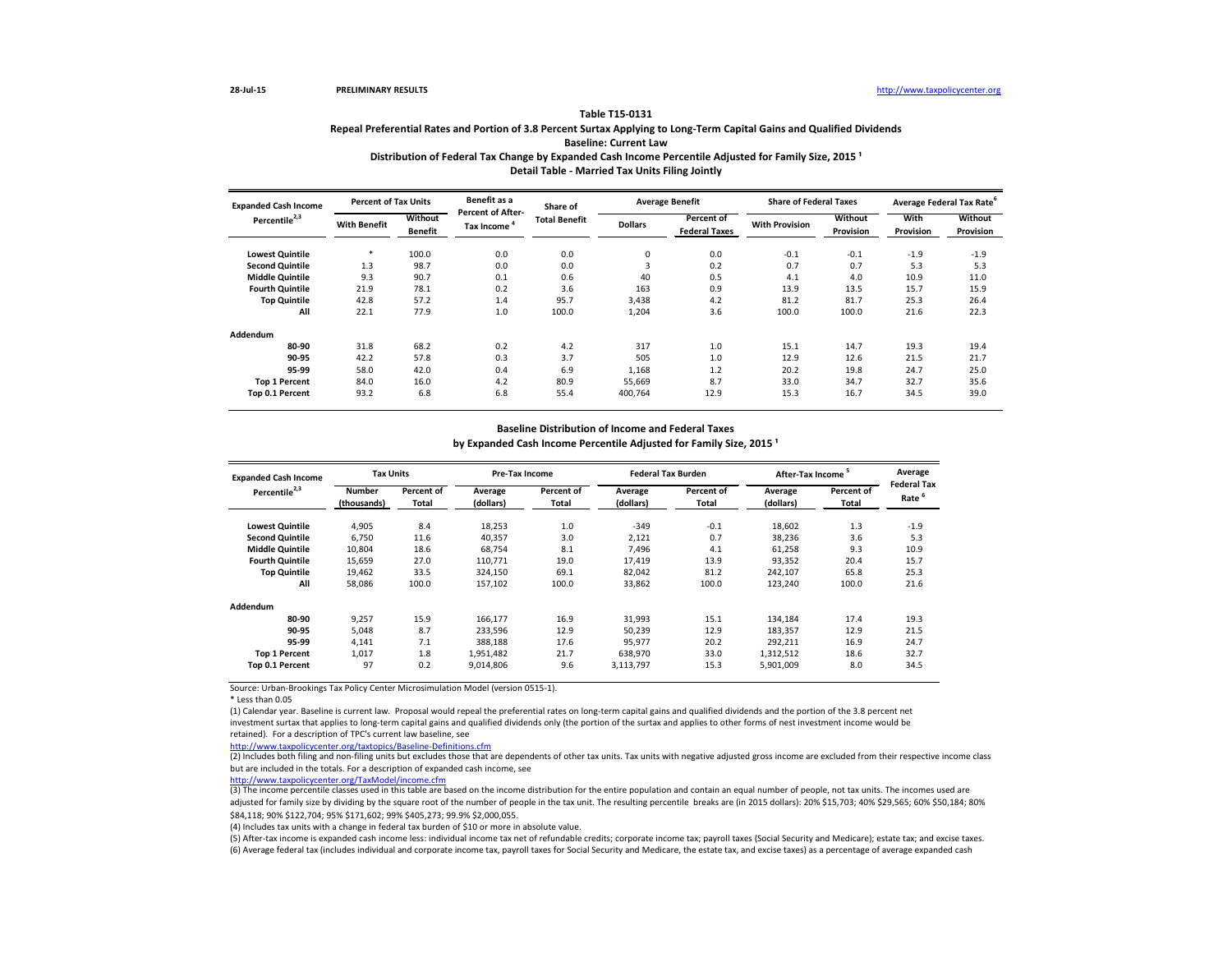# Distribution of Federal Tax Change by Expanded Cash Income Percentile Adjusted for Family Size, 2015<sup>1</sup> **Detail Table - Head of Household Tax Units**

| <b>Expanded Cash Income</b> | <b>Percent of Tax Units</b> |                           | Benefit as a<br><b>Percent of After-</b><br><b>Tax Income</b> | Share of             |                | <b>Average Benefit</b>             | <b>Share of Federal Taxes</b> |                      | Average Federal Tax Rate <sup>6</sup> |                                    |
|-----------------------------|-----------------------------|---------------------------|---------------------------------------------------------------|----------------------|----------------|------------------------------------|-------------------------------|----------------------|---------------------------------------|------------------------------------|
| Percentile <sup>2,3</sup>   | <b>With Benefit</b>         | Without<br><b>Benefit</b> |                                                               | <b>Total Benefit</b> | <b>Dollars</b> | Percent of<br><b>Federal Taxes</b> | <b>With Provision</b>         | Without<br>Provision | <b>With</b><br><b>Provision</b>       | <b>Without</b><br><b>Provision</b> |
| <b>Lowest Quintile</b>      | 0.0                         | 100.0                     | 0.0                                                           | 0.0                  | 0              | 0.0                                | $-9.3$                        | $-9.2$               | $-10.3$                               | $-10.3$                            |
| <b>Second Quintile</b>      | 0.4                         | 99.6                      | 0.0                                                           | 0.4                  |                | 0.1                                | 4.3                           | 4.2                  | 2.2                                   | 2.2                                |
| <b>Middle Quintile</b>      | 2.8                         | 97.2                      | 0.0                                                           | 2.5                  | 11             | 0.2                                | 24.9                          | 24.6                 | 10.6                                  | 10.6                               |
| <b>Fourth Quintile</b>      | 8.1                         | 91.9                      | 0.1                                                           | 6.5                  | 50             | 0.3                                | 33.4                          | 33.0                 | 16.9                                  | 16.9                               |
| <b>Top Quintile</b>         | 24.0                        | 76.0                      | 1.1                                                           | 90.6                 | 1,753          | 3.2                                | 46.6                          | 47.3                 | 24.9                                  | 25.7                               |
| All                         | 2.9                         | 97.1                      | 0.2                                                           | 100.0                | 94             | 1.6                                | 100.0                         | 100.0                | 11.1                                  | 11.3                               |
| <b>Addendum</b>             |                             |                           |                                                               |                      |                |                                    |                               |                      |                                       |                                    |
| 80-90                       | 18.5                        | 81.5                      | 0.2                                                           | 5.9                  | 177            | 0.6                                | 15.9                          | 15.7                 | 20.9                                  | 21.0                               |
| 90-95                       | 28.5                        | 71.5                      | 0.3                                                           | 4.8                  | 414            | 1.0                                | 8.3                           | 8.2                  | 22.3                                  | 22.6                               |
| 95-99                       | 39.0                        | 61.0                      | 0.5                                                           | 6.1                  | 1,085          | 1.3                                | 7.5                           | 7.5                  | 25.3                                  | 25.6                               |
| <b>Top 1 Percent</b>        | 61.8                        | 38.2                      | 4.1                                                           | 73.9                 | 57,281         | 8.1                                | 14.9                          | 15.9                 | 33.5                                  | 36.2                               |
| Top 0.1 Percent             | 84.1                        | 15.9                      | 6.0                                                           | 57.5                 | 416,753        | 11.0                               | 8.5                           | 9.3                  | 35.1                                  | 39.0                               |

Source: Urban-Brookings Tax Policy Center Microsimulation Model (version 0515-1).

\* Less than 0.05

(1) Calendar year. Baseline is current law. Proposal would repeal the preferential rates on long-term capital gains and qualified dividends and the portion of the 3.8 percent net investment surtax that applies to long-term capital gains and qualified dividends only (the portion of the surtax and applies to other forms of nest investment income would be retained). For a description of TPC's current law baseline, see

(2) Includes both filing and non-filing units but excludes those that are dependents of other tax units. Tax units with negative adjusted gross income are excluded from their respective income class but are included in the totals. For a description of expanded cash income, see

| <b>Expanded Cash Income</b> | <b>Tax Units</b>             |                     | <b>Pre-Tax Income</b> |                     |                      | <b>Federal Tax Burden</b> | <b>After-Tax Income</b> |                     | Average                                 |
|-----------------------------|------------------------------|---------------------|-----------------------|---------------------|----------------------|---------------------------|-------------------------|---------------------|-----------------------------------------|
| Percentile <sup>2,3</sup>   | <b>Number</b><br>(thousands) | Percent of<br>Total | Average<br>(dollars)  | Percent of<br>Total | Average<br>(dollars) | Percent of<br>Total       | Average<br>(dollars)    | Percent of<br>Total | <b>Federal Tax</b><br>Rate <sup>6</sup> |
| <b>Lowest Quintile</b>      | 7,078                        | 30.0                | 17,338                | 10.0                | $-1,781$             | $-9.3$                    | 19,119                  | 12.4                | $-10.3$                                 |
| <b>Second Quintile</b>      | 7,166                        | 30.3                | 36,153                | 21.2                | 810                  | 4.3                       | 35,343                  | 23.3                | 2.2                                     |
| <b>Middle Quintile</b>      | 5,322                        | 22.5                | 59,958                | 26.1                | 6,341                | 24.9                      | 53,616                  | 26.2                | 10.6                                    |
| <b>Fourth Quintile</b>      | 2,873                        | 12.2                | 93,405                | 21.9                | 15,743               | 33.4                      | 77,662                  | 20.5                | 16.9                                    |
| <b>Top Quintile</b>         | 1,147                        | 4.9                 | 221,264               | 20.8                | 55,020               | 46.6                      | 166,243                 | 17.5                | 24.9                                    |
| All                         | 23,633                       | 100.0               | 51,742                | 100.0               | 5,728                | 100.0                     | 46,014                  | 100.0               | 11.1                                    |
| Addendum                    |                              |                     |                       |                     |                      |                           |                         |                     |                                         |
| 80-90                       | 738                          | 3.1                 | 139,577               | 8.4                 | 29,149               | 15.9                      | 110,428                 | 7.5                 | 20.9                                    |
| 90-95                       | 256                          | 1.1                 | 195,007               | 4.1                 | 43,560               | 8.3                       | 151,446                 | 3.6                 | 22.3                                    |
| 95-99                       | 124                          | 0.5                 | 324,617               | 3.3                 | 82,098               | 7.5                       | 242,520                 | 2.8                 | 25.3                                    |
| <b>Top 1 Percent</b>        | 29                           | 0.1                 | 2,112,681             | 4.9                 | 706,817              | 14.9                      | 1,405,864               | 3.7                 | 33.5                                    |
| Top 0.1 Percent             | 3                            | 0.0                 | 10,757,795            | 2.7                 | 3,777,035            | 8.5                       | 6,980,760               | 2.0                 | 35.1                                    |

<http://www.taxpolicycenter.org/taxtopics/Baseline-Definitions.cfm>

### **Table T15-0131**

(3) The income percentile classes used in this table are based on the income distribution for the entire population and contain an equal number of people, not tax units. The incomes used are adjusted for family size by dividing by the square root of the number of people in the tax unit. The resulting percentile breaks are (in 2015 dollars): 20% \$15,703; 40% \$29,565; 60% \$50,184; 80% \$84,118; 90% \$122,704; 95% \$171,602; 99% \$405,273; 99.9% \$2,000,055.

# **Repeal Preferential Rates and Portion of 3.8 Percent Surtax Applying to Long-Term Capital Gains and Qualified Dividends Baseline: Current Law**

## **Baseline Distribution of Income and Federal Taxes**

by Expanded Cash Income Percentile Adjusted for Family Size, 2015<sup>1</sup>

<http://www.taxpolicycenter.org/TaxModel/income.cfm>

(6) Average federal tax (includes individual and corporate income tax, payroll taxes for Social Security and Medicare, the estate tax, and excise taxes) as a percentage of average expanded cash (5) After-tax income is expanded cash income less: individual income tax net of refundable credits; corporate income tax; payroll taxes (Social Security and Medicare); estate tax; and excise taxes.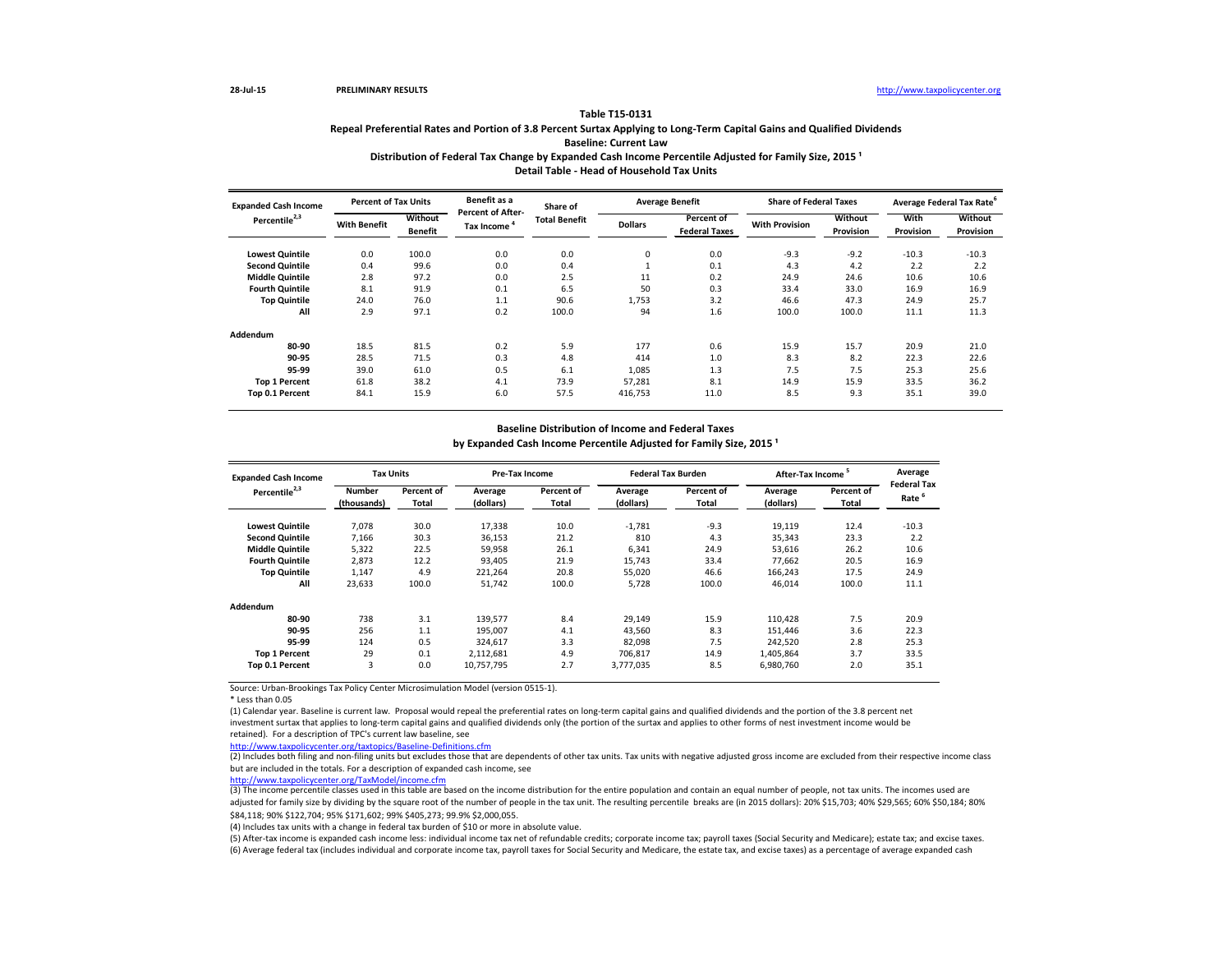Distribution of Federal Tax Change by Expanded Cash Income Percentile Adjusted for Family Size, 2015<sup>1</sup> **Detail Table - Tax Units with Children**

Source: Urban-Brookings Tax Policy Center Microsimulation Model (version 0515-1).

\* Less than 0.05

| <b>Expanded Cash Income</b> | <b>Percent of Tax Units</b> |                                  | Benefit as a                                  | Share of             |                | <b>Average Benefit</b>             | <b>Share of Federal Taxes</b> |                      |                          | Average Federal Tax Rate <sup>6</sup> |
|-----------------------------|-----------------------------|----------------------------------|-----------------------------------------------|----------------------|----------------|------------------------------------|-------------------------------|----------------------|--------------------------|---------------------------------------|
| Percentile <sup>2,3</sup>   | <b>With Benefit</b>         | <b>Without</b><br><b>Benefit</b> | <b>Percent of After-</b><br><b>Tax Income</b> | <b>Total Benefit</b> | <b>Dollars</b> | Percent of<br><b>Federal Taxes</b> | <b>With Provision</b>         | Without<br>Provision | With<br><b>Provision</b> | <b>Without</b><br>Provision           |
| <b>Lowest Quintile</b>      | $\ast$                      | 100.0                            | 0.0                                           | 0.0                  | 0              | 0.0                                | $-1.5$                        | $-1.4$               | $-9.4$                   | $-9.4$                                |
| <b>Second Quintile</b>      | 1.0                         | 99.0                             | 0.0                                           | 0.1                  | 3              | 0.3                                | 1.0                           | 1.0                  | 2.8                      | 2.9                                   |
| <b>Middle Quintile</b>      | 5.2                         | 94.8                             | 0.0                                           | 0.7                  | 24             | 0.3                                | 7.1                           | 6.9                  | 11.6                     | 11.6                                  |
| <b>Fourth Quintile</b>      | 13.8                        | 86.2                             | 0.1                                           | 2.5                  | 84             | 0.4                                | 16.9                          | 16.5                 | 16.9                     | 16.9                                  |
| <b>Top Quintile</b>         | 38.5                        | 61.6                             | 1.3                                           | 96.7                 | 3,447          | 3.6                                | 76.4                          | 76.9                 | 26.2                     | 27.1                                  |
| All                         | 11.2                        | 88.8                             | 0.7                                           | 100.0                | 666            | 2.8                                | 100.0                         | 100.0                | 19.9                     | 20.5                                  |
| Addendum                    |                             |                                  |                                               |                      |                |                                    |                               |                      |                          |                                       |
| 80-90                       | 25.7                        | 74.3                             | 0.1                                           | 2.6                  | 186            | 0.5                                | 15.0                          | 14.6                 | 20.1                     | 20.2                                  |
| 90-95                       | 40.6                        | 59.4                             | 0.2                                           | 2.5                  | 359            | 0.6                                | 11.5                          | 11.3                 | 22.3                     | 22.4                                  |
| 95-99                       | 57.0                        | 43.0                             | 0.3                                           | 5.3                  | 939            | 0.8                                | 18.6                          | 18.3                 | 25.9                     | 26.1                                  |
| <b>Top 1 Percent</b>        | 81.1                        | 18.9                             | 3.9                                           | 86.3                 | 60,032         | 7.8                                | 31.2                          | 32.7                 | 33.4                     | 36.0                                  |
| Top 0.1 Percent             | 92.0                        | 8.0                              | 6.6                                           | 63.5                 | 455,480        | 12.5                               | 14.3                          | 15.6                 | 34.6                     | 38.9                                  |

Note: Tax units with children are those claiming an exemption for children at home or away from home.

(2) Includes both filing and non-filing units but excludes those that are dependents of other tax units. Tax units with negative adjusted gross income are excluded from their respective income class but are included in the totals. For a description of expanded cash income, see

(1) Calendar year. Baseline is current law. Proposal would repeal the preferential rates on long-term capital gains and qualified dividends and the portion of the 3.8 percent net investment surtax that applies to long-term capital gains and qualified dividends only (the portion of the surtax and applies to other forms of nest investment income would be retained). For a description of TPC's current law baseline, see

| <b>Expanded Cash Income</b> | <b>Tax Units</b> |              | <b>Pre-Tax Income</b> |              |           | <b>Federal Tax Burden</b> | After-Tax Income <sup>5</sup> |            | Average            |
|-----------------------------|------------------|--------------|-----------------------|--------------|-----------|---------------------------|-------------------------------|------------|--------------------|
| Percentile <sup>2,3</sup>   | <b>Number</b>    | Percent of   | Average               | Percent of   | Average   | <b>Percent of</b>         | Average                       | Percent of | <b>Federal Tax</b> |
|                             | (thousands)      | <b>Total</b> | (dollars)             | <b>Total</b> | (dollars) | <b>Total</b>              | (dollars)                     | Total      | Rate <sup>6</sup>  |
| <b>Lowest Quintile</b>      | 10,060           | 20.2         | 18,362                | 3.1          | $-1,728$  | $-1.5$                    | 20,090                        | 4.3        | $-9.4$             |
| <b>Second Quintile</b>      | 10,242           | 20.6         | 40,092                | 6.9          | 1,140     | 1.0                       | 38,952                        | 8.4        | 2.8                |
| <b>Middle Quintile</b>      | 10,174           | 20.4         | 71,124                | 12.2         | 8,219     | 7.1                       | 62,905                        | 13.5       | 11.6               |
| <b>Fourth Quintile</b>      | 9,772            | 19.6         | 121,436               | 20.0         | 20,482    | 16.9                      | 100,954                       | 20.8       | 16.9               |
| <b>Top Quintile</b>         | 9,316            | 18.7         | 371,025               | 58.2         | 97,055    | 76.4                      | 273,970                       | 53.7       | 26.2               |
| All                         | 49,840           | 100.0        | 119,143               | 100.0        | 23,760    | 100.0                     | 95,383                        | 100.0      | 19.9               |
| Addendum                    |                  |              |                       |              |           |                           |                               |            |                    |
| 80-90                       | 4,698            | 9.4          | 188,026               | 14.9         | 37,736    | 15.0                      | 150,289                       | 14.9       | 20.1               |
| 90-95                       | 2,272            | 4.6          | 270,318               | 10.4         | 60,144    | 11.5                      | 210,174                       | 10.1       | 22.3               |
| 95-99                       | 1,868            | 3.8          | 456,133               | 14.4         | 118,016   | 18.6                      | 338,118                       | 13.3       | 25.9               |
| <b>Top 1 Percent</b>        | 478              | 1.0          | 2,317,833             | 18.6         | 774,331   | 31.2                      | 1,543,502                     | 15.5       | 33.4               |
| Top 0.1 Percent             | 46               | 0.1          | 10,560,871            | 8.2          | 3,649,089 | 14.3                      | 6,911,782                     | 6.7        | 34.6               |

(3) The income percentile classes used in this table are based on the income distribution for the entire population and contain an equal number of people, not tax units. The incomes used are adjusted for family size by dividing by the square root of the number of people in the tax unit. The resulting percentile breaks are (in 2015 dollars): 20% \$15,703; 40% \$29,565; 60% \$50,184; 80% \$84,118; 90% \$122,704; 95% \$171,602; 99% \$405,273; 99.9% \$2,000,055.

<http://www.taxpolicycenter.org/taxtopics/Baseline-Definitions.cfm>

### **Table T15-0131**

# **Repeal Preferential Rates and Portion of 3.8 Percent Surtax Applying to Long-Term Capital Gains and Qualified Dividends Baseline: Current Law**

### **Baseline Distribution of Income and Federal Taxes**

by Expanded Cash Income Percentile Adjusted for Family Size, 2015<sup>1</sup>

<http://www.taxpolicycenter.org/TaxModel/income.cfm>

(6) Average federal tax (includes individual and corporate income tax, payroll taxes for Social Security and Medicare, the estate tax, and excise taxes) as a percentage of average expanded cash (5) After-tax income is expanded cash income less: individual income tax net of refundable credits; corporate income tax; payroll taxes (Social Security and Medicare); estate tax; and excise taxes.